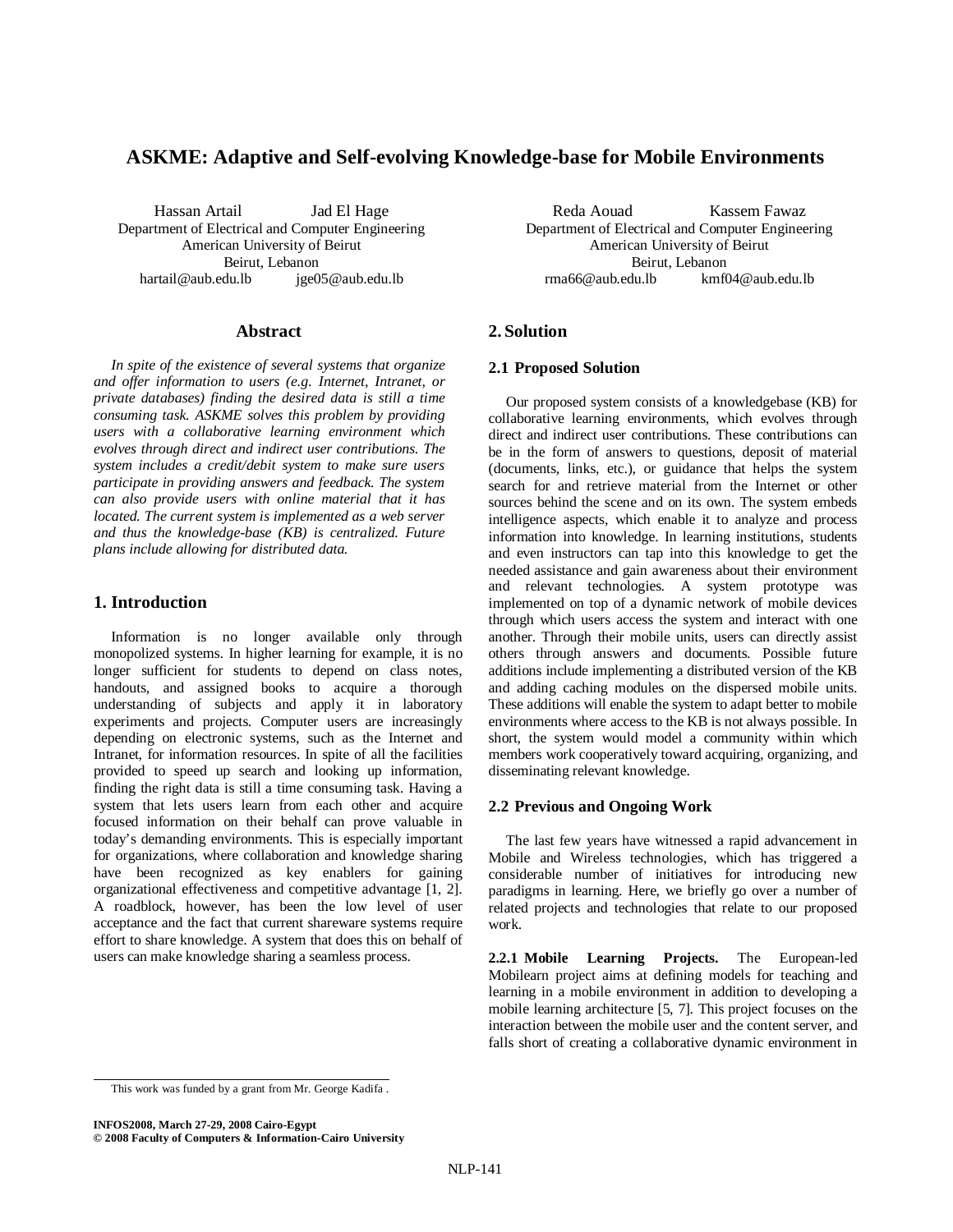which mobile users act as a community to facilitate information exchange.

Another m-learning initiative, *ActiveClass*, tries to integrate mobile devices into the classroom environment to create a "virtual student" [3]. The main objective is to facilitate student-teacher interactions whereby students can pose questions anonymously and teachers can answer or comment on them during the same class or at a later time.

The *Samsara* project at the University of Michigan, tries to achieve fairness in peer-to-peer storage systems to ensure that nodes consume no more resources than what they contribute [8]. The interesting aspect of this project is that it tries to impose a system of punishment and reward in a distributed mobile network and shares this concept with our proposed framework. The reliability and fairness of this system is not made clear, though. There is no central authority for credit exchange that is in place to supervise these operations and record each node's contribution and usage.

The MIT *OpenCourseWare* and *iCampus* projects address online course material publication and access to remote services and data sources. The plan is to solve communication problems between students and instructors in large classrooms through the use of mobile devices.

The *Sharable Courseware Object Reference Model*  (*SCORM*) is a suite of technical standards that enable webbased learning systems to find, import, share, reuse, and export learning content in a standardized way [11]. Of special importance to our proposed work is the Content Aggregation Model (CAM) part that defines XML meta-tags for describing learning content, binding it, and packaging it.

**2.2.2 Network Infrastructure.** Mobile Mesh Networks [15] will be considered as a solution for interconnecting the mobile devices in our system due to their ability to extend network reach. A wireless mesh network is a multi-hop system in which devices assist each other in transmitting packets through the network. To achieve adequate connectivity it might be necessary to require equipment to be on continuously, which would drain battery life quickly. This is one of the basic limitations of this technology since device owners may be reluctant to allow their handhelds to act as routers for others without some kind of a return. An equally important issue to resolve relates to covertness, as users might not want their devices to be transmitting without their direct control.

Wireless ad-hoc networks represent another option for the underlying network infrastructure of our proposed work due to its properties in resolving communication problems in areas with little or no infrastructure. Each node within the network can operate as a router or a host depending on the event. Several issues exist, however, that are associated with such networks, mostly related to the volume of broadcast and energy consumption. Although such subjects are not the focus of our work at this stage, but we intend to experiment with some of the proposed approaches in this regard and exploit the work that has been done on mobile ad hoc networks, mostly in relationship to routing (e.g., AODV and OLSR [7]).

# **3. System Description**

### **3.1 General System Description**

The knowledgebase includes intelligence aspects for maximizing the probability of providing users with the right information at the right time, virtually anywhere within a prescribed geographical area. The inputs to the system are the users' questions and answers, while the outputs are the question-specific answers in addition to relevant online material. In one of the deployment scenarios, access to the system will mainly be through Personal Digital Assistants that communicate via a wireless network such as a Mobile Ad-hoc Network (MANET). Figure 1 shows a generalized schematic aimed at outlining the different system components and their functionalities.

**3.1.1 The warehouse.** It is the central component, coordinates all of the system activity.

**3.1.2 The sentence similarity engine**. It is the most involved component, is based on Natural Language Processing (NLP), and is able to analyze and understand user questions and identify questions of equivalent meaning. One of the principle functions of this component is to map syntactically-different but semantically-same questions to the same answer, which can be returned to the user.

**3.1.3 The browser module.** It consists of a web-based interface through which the user can interact with the system and receives the answers to his or her questions.

**3.1.4 The web-searcher (crawler) module.** It is responsible for searching the web for answers to questions which could not be matched in the KB. This component supports HTML pages as well as other standard formats, like PDF, DOC, and PPT.

**3.1.5 The system databases.** Two databases are maintained: the 'Data' database which holds the knowledgebase that stores the question-answer pairs (QAPs) as well as their related and support information, and the 'Record' database which contains the users' information, including identification information as well as credit/debit status.

Next, we will detail the implementation and capability of each component and describe how the components interact with one another to provide the overall functionality.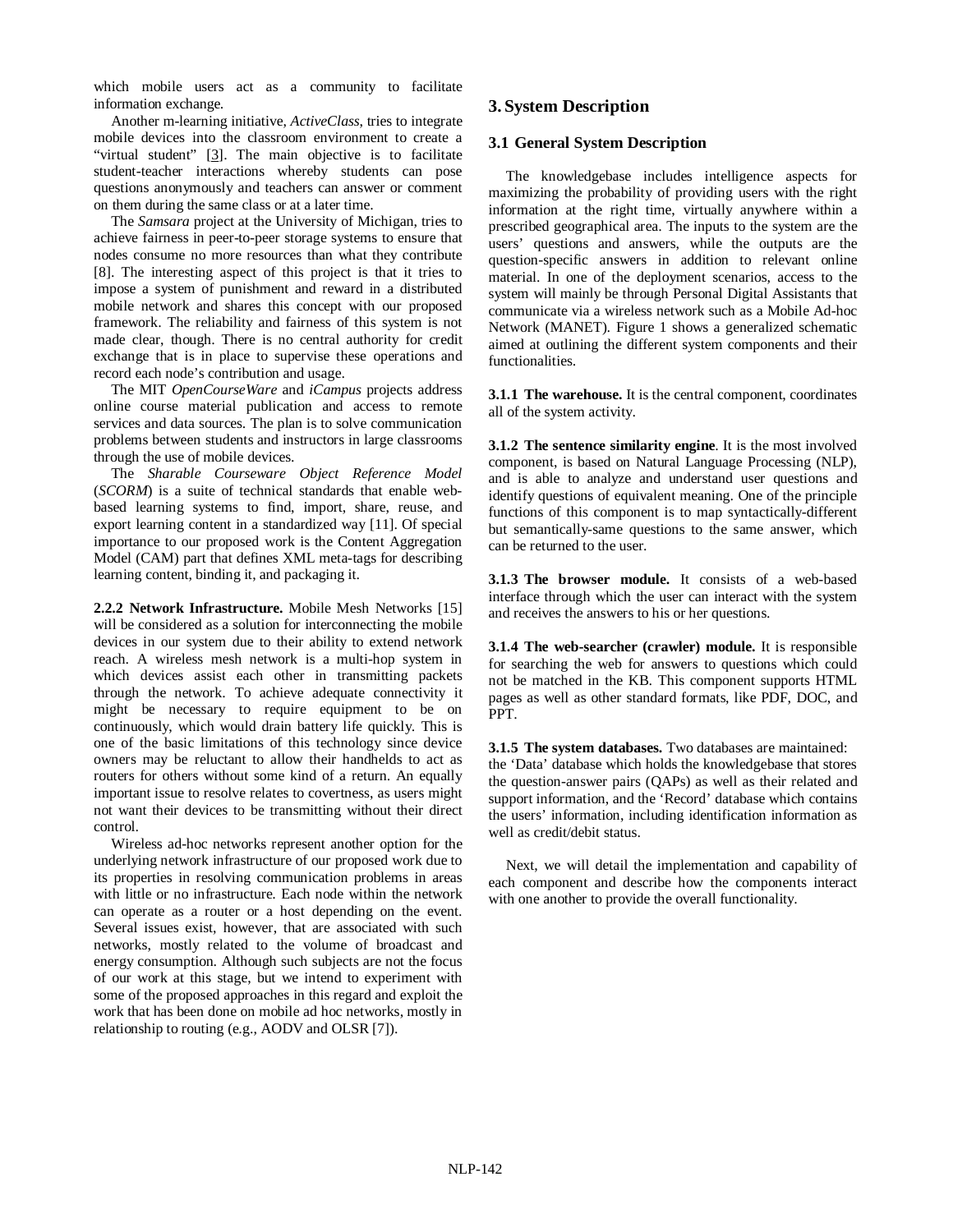

**Figure 1. A General Diagram of the System.**

#### **3.2 The Warehouse**

As stated earlier, the warehouse has the job of coordinating the system activity. This includes routing every question through the database, as well as recording and processing user ratings and managing the credit/debit system.

**3.2.1 Routing Questions.** When submitted, a user's question follows an intricate journey throughout the system's Data database tables. It is up to the warehouse to guide this journey. The diagram in Figure 2 details a question's path through the system.

When a question is first asked, it is first forwarded to the sentence similarity engine which will attempt to find an equivalent KB question. That is, if an equivalent question is found, then certainly an answer exist.

If an equivalent question is found, the answers to the top 3 matching KB questions are presented to the asking user who

can in turn rate the answer's relevance to his or her question. This rating can then be used to statistically assert the system performance and fine-tune system parameters, such as the question matching threshold.

In case an equivalent question is not found, and according to the asking user's initial choice, the question can be posted for other users to answer, or the system can try to find an answer via web searching.

Apart from being presented to the asking user, these non-KB answers are made subject to user ratings. In case the ratings meet certain criteria (number and quality of ratings) a new QAP is formed and inserted into the KB. As such, the KB self-evolves.

Asking users are asked to specify when question expire (a huge value can be entered for non expiring questions). Periodically, the warehouse deletes expired questions from the KB to rid it of time-bounded questions.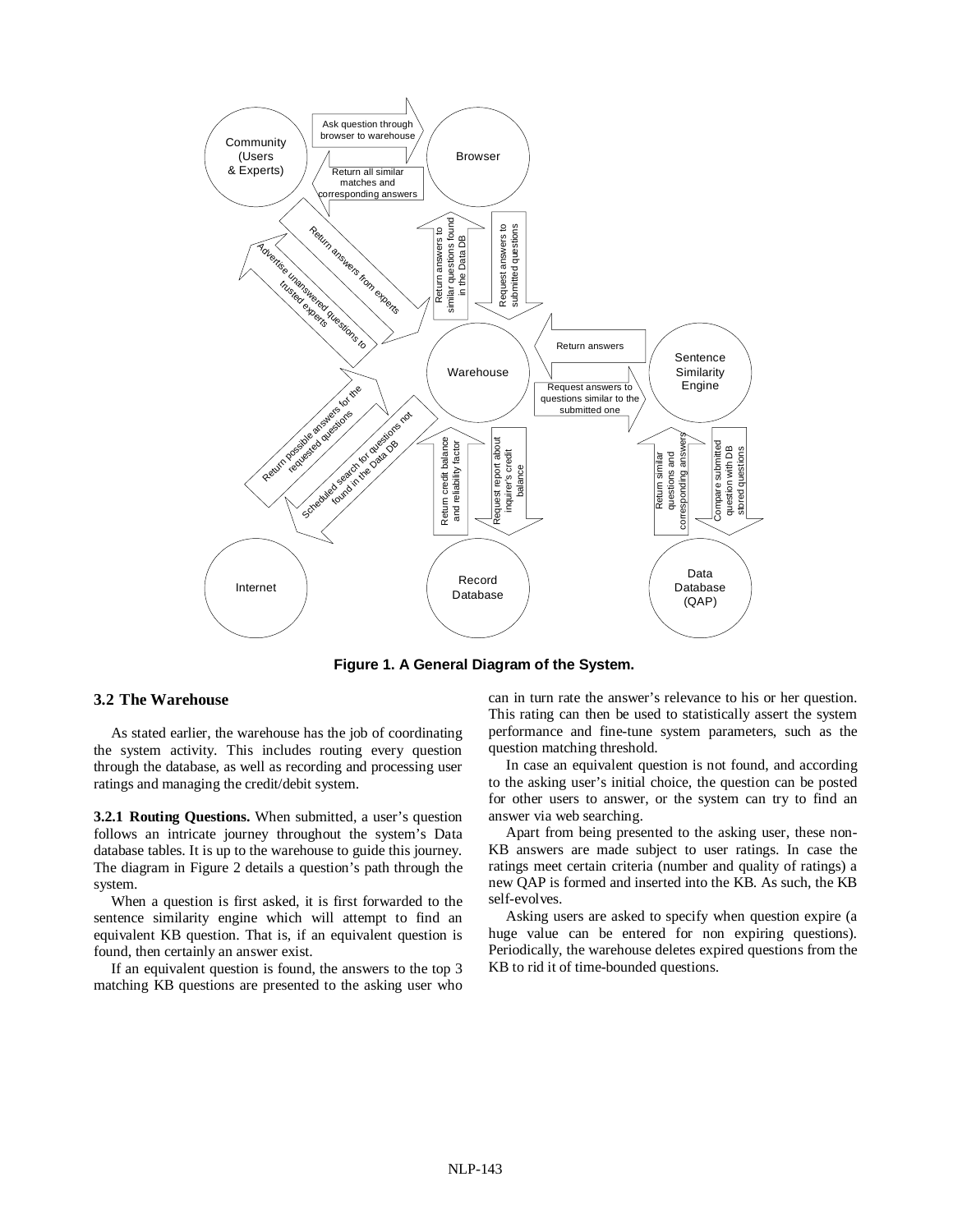

**Figure 2. High level question processing through system.**

**3.2.2 Processing User Ratings and Managing Credit/Debits.** To ensure that a user submits high-quality answers, a credit system is implemented; it is intended to have users contribute toward growing the data database. In order to achieve this goal, the credit points can increase or decrease according to the contribution of the user. The credit system is described as follows: first, any user who signs up in the system is granted a given number of credits (e.g., 100). This allows him or her to ask several questions since he or she is not considered a contributor to the system at first. Once he or she starts asking questions, credits begin getting deducted from his account, preventing him or her from asking indefinitely without contributions to the system.

As was mentioned, in order to get credits, the user must contribute to the system either by proposing answers to others' questions, or by reviewing and rating other's proposed answers. When a user is reviewing a proposed answer to his/her own question, he/she has the option to rate the answer, from 1 to 10, 10 being the highest rating. This procedure gives the submitter of that particular answer credits whose value is equal to the awarded rating divided by two. The justification behind this is that the answer provider is contributing to providing answers that would eventually be part of the KB.

Credits are also realized when users rate other users' answers to the questions of other users. This process however does not give the user any credits at first, but when an answer is rated with more than 10 times and the average rating is higher than 6/10, each user who rated that question gets credits according to how close his or her rating was to the average. That is, the closer his or her rating the higher the credits he or she obtains; a maximum of 8 credits can be gained in case the user's rating was equal to the average of all ratings.

The system differentiates between three types of users: regular users, expert users, and administrators (we will discuss administrators later). Expert users benefit from infinite credit and reliability (their answers are not subjected to ratings) as

well as from the ability to trash an inadequately proposed answer: if an expert user is reviewing proposed answers and finds out that one answer is not valid for the question asked, he or she can trash the answer and the user who proposed it loses all his accumulated credits and gets notified of the event once he or she logs in. The only way for him or her to regain credits is to start proposing new answers or ratings to previously proposed ones. This mechanism serves as a gateway meant to prevent as much as possible attempts to sabotaging or tricking the system by giving careless and totally invalid answers. It therefore ensures that users in the system provide contributing answers that add more knowledge to the KB and help its growth.

#### **3.3 Sentence Similarity Engine**

This engine is at the core of our system: it has the major task of generating similarity scores between two input sentences. This sentence similarity is used to match incoming questions to question-answer pairs in the KB. In order to compare the two input sentences and generate a similarity score, a series of preprocessing steps must be performed on the sentences. Hence, the task of the sentence similarity engine is achieved using a two-step process which starts off with a sentence preprocessing procedure, followed by a *Scoring* phase. This is shown in the diagram of Figure 3.

**3.3.1 Preprocessing input sentences.**This step takes an input sentence as a string and outputs an array of WordInfo objects which consists of a word and its associated part-of-speech and semantic information.

It is important to note that this step can be performed on each input sentence individually. This fact will be benefited from by storing the WordInfo arrays of KB questions directly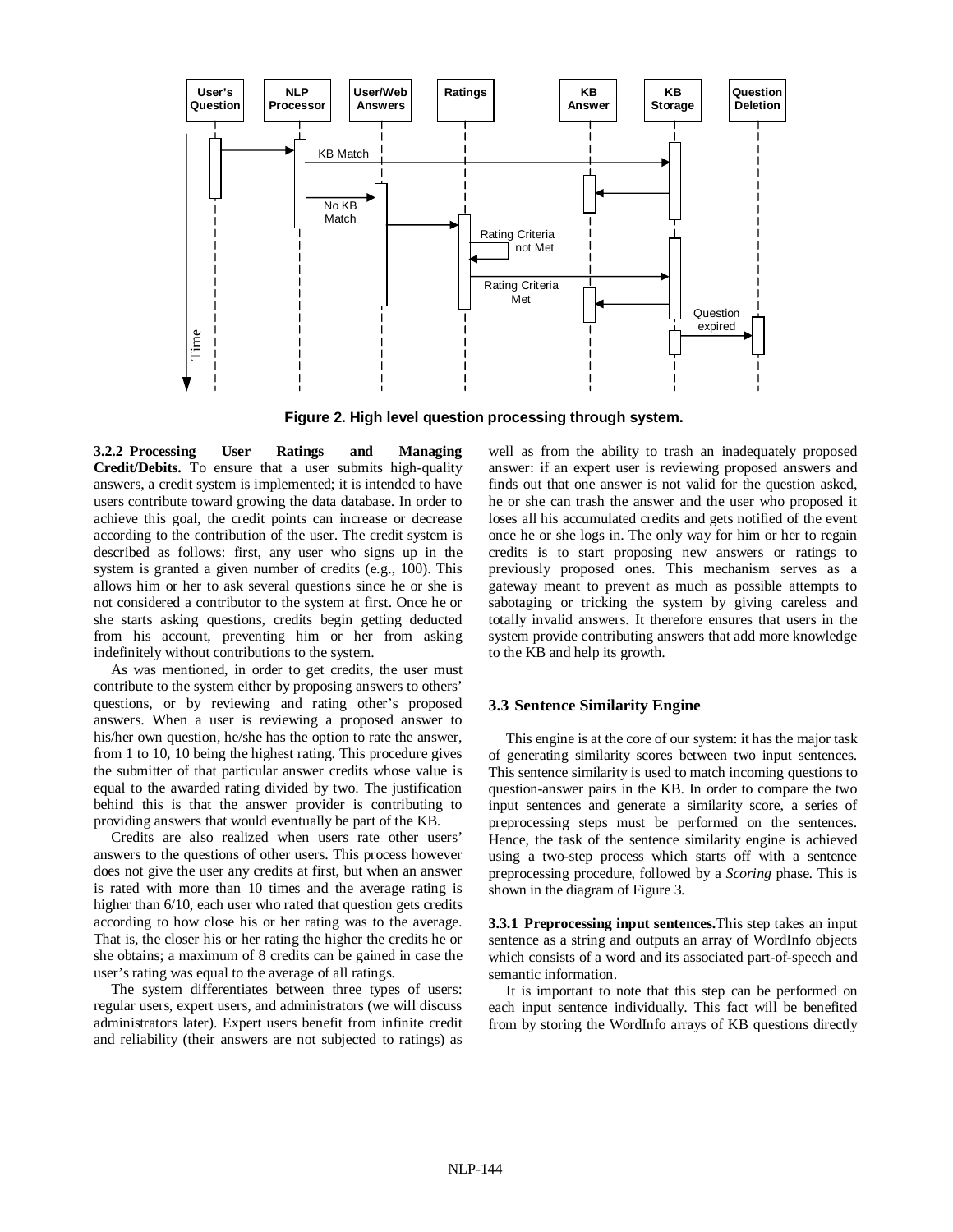in the KB such that this preprocessing is only performed on newly entered questions.

The preprocessing is done in four stages. First, the input question is tokenized, that is the single string of characters is divided into an array of individual tokens, each token representing a word (or number or punctuation) in the original string. Then, the array of tokens is tagged, meaning that each token is assigned a part-of-speech tag. Next, the sense of each individual token is determined as defined in the *WordNet.Net* library [19] using a word-sense disambiguation procedure. Finally, tokens are filtered, and only "relevant" tokens are maintained. The following discussion details each stage:

**3.3.2 Tokenizing.** This stage is accomplished using a regular expression tokenizer implemented using Python and the Natural Language Tool Kit (NLTK) [20]. The regular expression used distinguishes between words, numbers and punctuation and separates each into individual tokens that get arranged into an array and forwarded to the tagger.

**3.3.3 Tagging.** Part-Of-Speech tags are assigned using a tagger process implemented in Python using NLTK. The tagger uses a  $5<sup>th</sup>$  order tagger and is trained using the NLTK provided corpora which contain large amounts of tagged text. The corpora used are the Brown and the Penn Treebank corpuses containing different genres of tagged text.

As a  $5<sup>th</sup>$  order tagger, training the tagger is both time and memory consuming since, for every encountered word and its associated tag, the parts of speech of the 5 preceding words are taken into consideration. This entry, consisting of a word, its tag, and the tags of the preceding words, is used to update the tagger table. Once training is complete, this table consists of a probability table which can be used to assign a tag to a word given the tags of up to 5 preceding words. Given, the array of tokens from the tokenizer, the tagger simply starts tagging the words or tokens one after the other in a sliding window fashion.

The different parts-of-speech that are used contain but are not limited to: Noun, Verb, Adjective, and Adverb.

Since the tokenizer and tagger processes are implemented in Python, and since the remainder of the system is written in C#, interfacing between these two processes and the system was implemented using piping, i.e. re-routing the standard input and output streams of the python program to the C# program.

**3.3.4 Word-sense disambiguation.** In order to obtain a better insight into the meaning of the input sentence, and since some words may have different senses even when having the same part-of-speech, determining the specific sense of the words in the input sentence was necessary. In order to do this, a process called word-sense disambiguation was used.

First, a lexicon had to be selected and integrated into the system. WordNet is a database of over a hundred thousand words with meanings and a complex architecture of word links. WordNet.Net is a .NET framework library for WordNet and can be easily integrated into a C# project.

The sense disambiguation process uses a context-based approach and uses a sliding window algorithm. This means that it uses the context equivalent to the words in a window of given size around the currently processed word to determine the sense. What it does is that it looks up the definitions of the multiple senses of the current word given its part-of-speech. Next, it will search for occurrences of context words (or their synonyms) inside these definitions. The sense whose definition has the greatest amount of context word hits is selected to be the sense of the currently processed word. Each word in the sentence is processed similarly until all word senses have been determined.



**Figure 3. Computing similarity of two questions**

**3.3.5 Stop-words filtering.** Some words which do not provide any meaningful information concerning the question's content have been found to induce unwanted results such as

excessively high scores on questions which do not match. A few examples of such words are the articles "a", "an", and "the". In order to solve this problem, these unwanted words,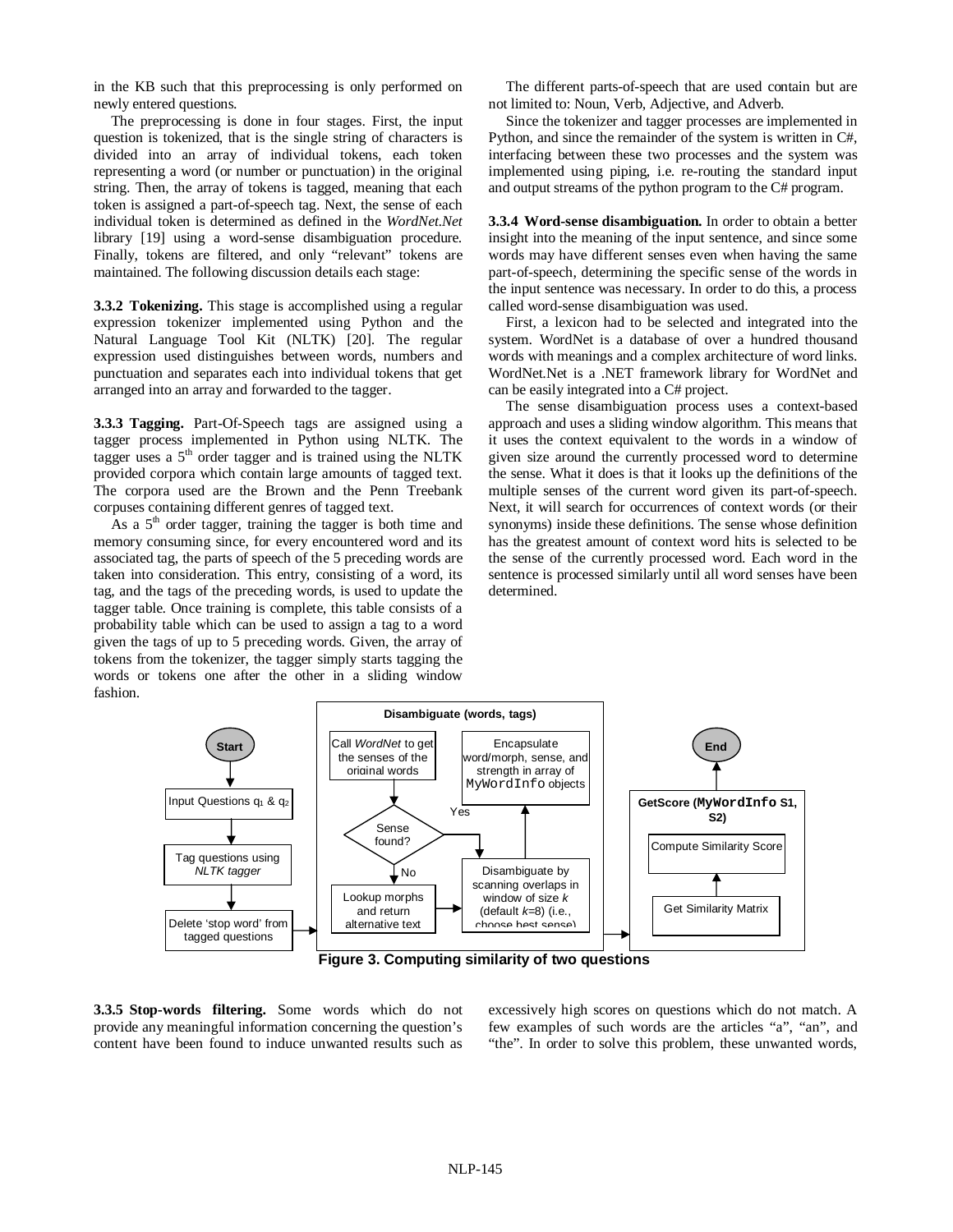called stop-words are filtered out and removed from the WordInfo array representing the sentence. The filtering is implemented by simply checking the words in the WordInfo array against a list of predefined stop-words. Note that this step is left to the end in order not to change the context of any word which could affect the tagging and sense disambiguation procedures.

**3.3.6 Scoring.** The final similarity score is a float value ranging between 0 and 1. This value is calculated by first computing a similarity matrix which contains the similarity of every word in one question to all other words in the second question. The similarity between two words is taken as an inverse relation to the Word Distance separating these two words (with their respective parts-of-speech and senses) in the WordNet lexicon. Having computed these word-to-word similarities, the similarity between the two sentences is computed as an average of these individual similarity scores: It is taken to be the sum of the similarity scores of matching words in the two sentences divided by the total number of words in both sentences. Two questions are considered to match if their similarity score is greater than 0.6 – this number was obtained after rigorous testing.





**3.3.7 Searching.** The KB holds a multitude of questionanswer pairs (QAPs) with their preprocessed WordInfo objects. While a user submits a new question, he/she specifies the topic of the question from a defined list of specific topics. Once the question is submitted, the WordInfo objects array of the new question is computed and scored against all the questions in the same topic whose WordInfo objects are simply loaded from the database. This speeds up search time by storing WordInfo data in the database and avoiding recomputation and also by searching only among KB entries with same topic.

### **3.4 Browser**

The Browser is a web interface that enables users to benefit from all of the system's functionalities. Users can navigate to the site from any machine (PC or PDA) connected to the network. As such the system is accessible at all times without the need to install software on individual machines. The interface was written in ASP.NET and benefits from all the latest software technologies. Figures 4 and 5 provide parts of the two screens through which users can ask the questions and specify the domains, and view the status of submitted questions, respectively.

| <b>ASKME</b><br>Adaptive and Self-evolving<br><b>Knowledgebase for Mobile Environments</b> |  |  |  |  |  |
|--------------------------------------------------------------------------------------------|--|--|--|--|--|
| <b>Welcome Jad El Hage</b>                                                                 |  |  |  |  |  |
| <b>Pending questions</b>                                                                   |  |  |  |  |  |
| The following questions are in your queue.                                                 |  |  |  |  |  |
| Topic Question TimeAsked A<br>Engineer what is the sensi 2007-3-26 10                      |  |  |  |  |  |
| <b>Unanswered questions</b>                                                                |  |  |  |  |  |
| You have no unanswered questions.                                                          |  |  |  |  |  |
| <b>Newly answered questions</b>                                                            |  |  |  |  |  |
| These questions have been answered.                                                        |  |  |  |  |  |
| <b>Topic</b><br><b>Ouestion</b><br>Select Engineering what is a double pol                 |  |  |  |  |  |

**Figure 5. Part of Question Status Viewing Screen.**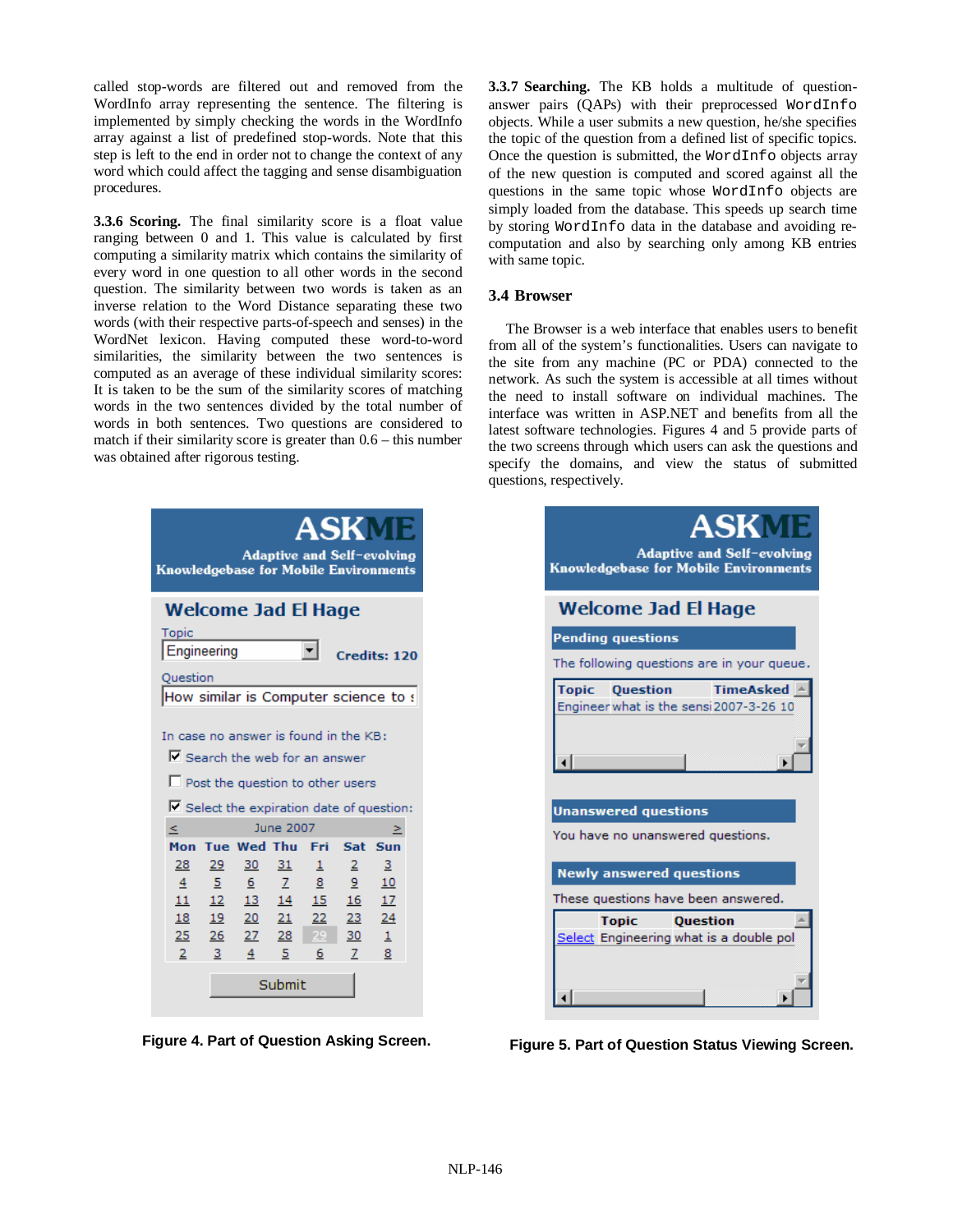#### **3.4.1 User Credentials and Security**

In order to benefit from the system, a user must first log into his/her private account using username and password. Accounts can be assigned on demand or self-created using an available sign-up form.

In order to prevent from simple URL copy hack, when a user logs in, a unique session is created with a maximum idle period of 10 minutes. The session existence is checked at every page load, in case the session is missing, the user is redirected to the log-in page. The session is destroyed at log-out.

Also measures have been taken to prevent from SQL injection when asking a question or proposing an answer. Only properly formatted sentences are accepted.

**3.4.2 System Functionality.** There are three different types of users:

**Regular users.** They can ask questions, propose and rate others answers; but their proposed answers are submitted for rating. They can also view the status of their pending questions as well as their archived question-answer pairs.

**Expert users.** They have the same abilities as regular users but their proposed answers are not subject to rating, and are automatically accepted. An expert can also trash a user's proposal. It should be noted that this group of people are supposed to be knowledgeable in their areas and have interest in having the system function properly. For example, in a university setting, experts can be professors or trusted graduate assistants.

**Administrators.** They have the same abilities as expert users, but they also have access to administrative functions such as changing a user's type or credits, accessing the database. In most cases, these would be technical people involved in programming the system.

When asking a question, users can specify the topic of the question; this is used to enhance searching by limiting the search space to specific topics. Users can propose new topics to administrators. Also, users specify their choice of secondary source in case no answer was found in the KB. They can choose to submit the question to peers, or search the web for answers, or both. Finally, users can specify if their question expires, and in case it does, the expiry date. These details are stored with the question in the database.

Users can propose answers to unanswered questions that were specified to be submitted to users. The proposing user can view all unanswered questions according to their topic. A question can be selected and a proposal submitted. Once a proposal is submitted, the question is taken out of the list of questions.

Users can rate others' answers to questions. Users select a topic and a question from that topic and are able to review the proposed answers and rate them. All of the user's pending questions and newly answered questions are made available to the user through a check status page. Once newly answered questions are viewed, they are stored in an archive table for later review.

#### **3.5 Web-Searcher**

In case no equivalent question was found in the KB, and in case the asking user specified to get answers from the web, the web searcher module takes control over the question: it searches using the Google web crawler for potential answers and provides the top 5 pages – or documents – returned by Google along with their descriptions and links. This is accomplished through a web service provided by Google, which allows us to do an automated search for any query. Thus, the question is given to that service as asked by the user, and the top results are given back to the user as "WEB" answers to his unanswered question. That module was easy to implement, since Google's web service is provided as an API that can easily be used in the .NET environment. This module supports four types of web results provided by Google:

- Regular HTML pages

- Microsoft Office Word documents
- Microsoft Office PowerPoint documents
- Adobe Acrobat PDF documents

Whatever the document type is, each one of the 5 top results is processed and the relevant data is extracted using specific routines written for each of the four document types. This allows the system to return concise answers or descriptions to the user. For example, considering a Microsoft Office Word document, the paragraph containing the greatest number of keywords from the question is summarized and returned to the user.

#### **4. System Performance**

#### **4.1 Matching Speed**

The matching procedure is the bottle-neck of the system since a new question has to be matched against all the QAPs in the KB and their number can grow indefinitely. To speed up processing, three approaches were taken: a simple technique that was employed to speed up the search was to categorize the questions according to their topics and thus allowed for limiting the search space to a subset of the KB. As a result, more specific topics render more restrained search and faster search. Another technique that we implemented in order to decrease computation time and eliminate repetitive computations, was to computer the WordInfo array of every question only once and storing it in the database. Finally, since the system has many different tasks to complete, we have tried to benefit from parallelism as much as possible by separating the different modules into separate processes and/or threads.

With the above enhancements, and to give an idea, under a regular load, the average time it takes the system to search through a series of 200 questions is about 10 seconds. This number is encouraging, but nevertheless, we will look for additional ways to decreasing it in the future.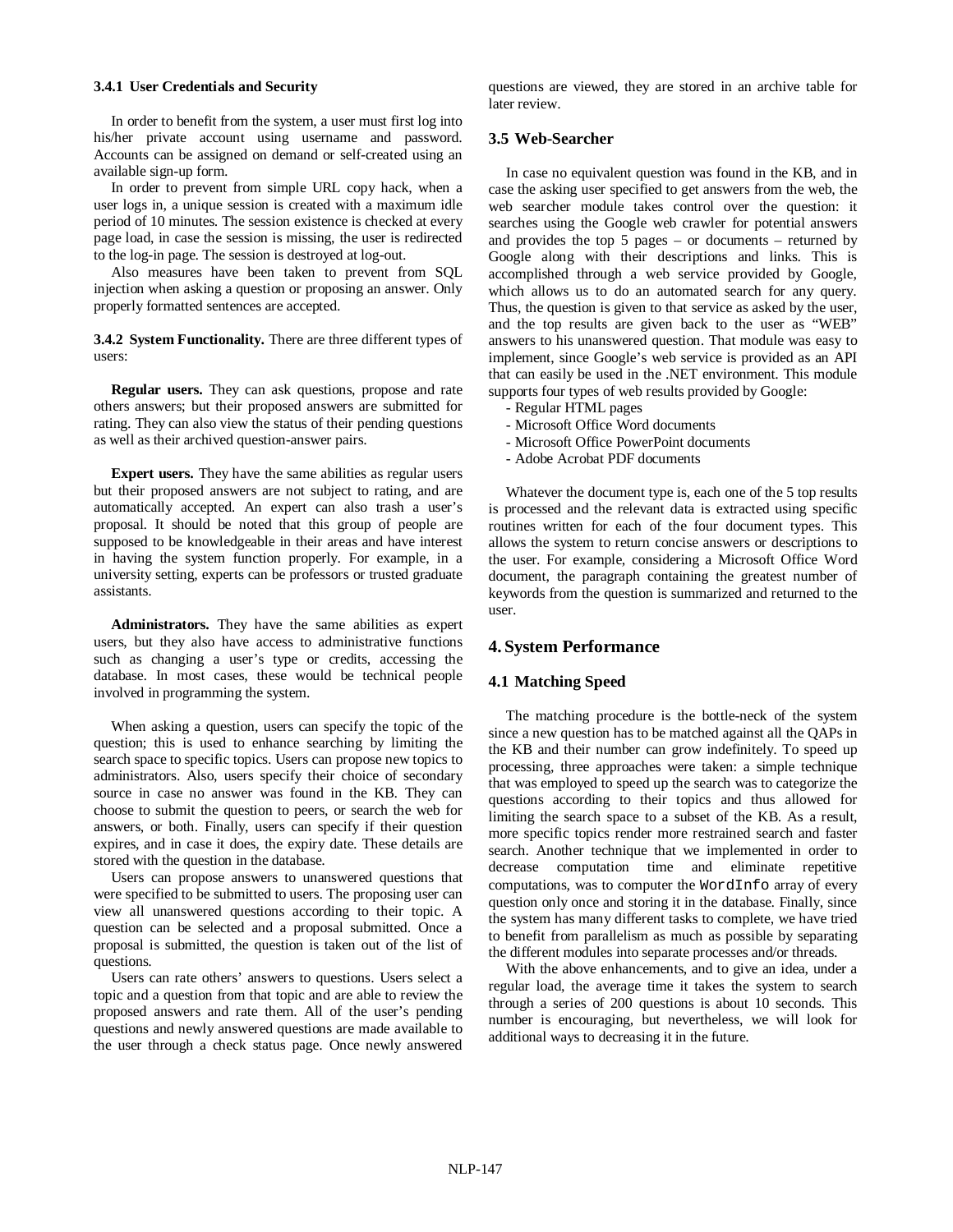### **4.2 System Reliability and Matching Accuracy**

This testing concerned getting results about the accuracy of the system regarding questions matching. A set of 200 questions was carefully prepared with corresponding answers and fed into the QAPs table, so as to have the system consider them as part of the KB. For each of those questions, five similar versions were asked: similar either in the sentence structure or in the keywords that it contains. The versions were obtained by asking the question in different forms, changing words with others having similar meanings, using abbreviations, changing the tense, etc. We implemented a user interface that shows the three top most matching questions in the KB to the posed one along with associated similarity scores. For each submitted question, manual inspection of the questions was performed to obtain the number of questions in the KB that actually matched the asked question. The results are summarized in Table 1 and in the pie chart of Figure 6.

| <b>Table 1. Testing Results</b> |  |
|---------------------------------|--|
|---------------------------------|--|

| <b>Matching</b><br><b>Questions</b> | Non-<br><b>Matching</b><br><b>Questions</b> | Average<br><b>Score</b> | <b>Score</b><br><b>Standard</b><br><b>Deviation</b> |
|-------------------------------------|---------------------------------------------|-------------------------|-----------------------------------------------------|
| 84 %                                | 16 %                                        | 0.795                   | 0.212                                               |



**Figure 6. Matching Results based on a test of 200 Questions.**

The tests were also used to measure the times in answering each question. To gain a detailed sense of the response time of the system, the times were sorted against the number of words in the question (excluding the non-stop words). Figures 7 and 8 show the results of the disambiguator and comparator stages of the system through a scatter plot.

### **5. Future Work**

Several ideas for improving the performance of the system and its usability have been compiled. First, concerning current performance of the search engine, it may be regarded as satisfactory; however the engine remains the bottleneck of the system. We believe that it can be further enhanced. One such enhancement would be to add more indexing in the databases to improve the matching process.

One feature that would improve the usability and also the accuracy of the system is a spell checker, to check the correctness of user questions before submission. One possible solution that has already been thought of is to use Microsoft Word's integrated spell checker.



**Figure 7. Processing time of Disambiguator.**



**Figure 8. Processing time of Comparator.**

## **Acknowledgment**

The authors would like to thank Mr. George Kadifa for his generous grant, which financed this research and made it possible to develop the ASKME system. We also thank the head of the Faculty of Engineering and Architecture at the American University of Beirut, Dean Ibrahim Hajj, for his efforts to acquire this grant.